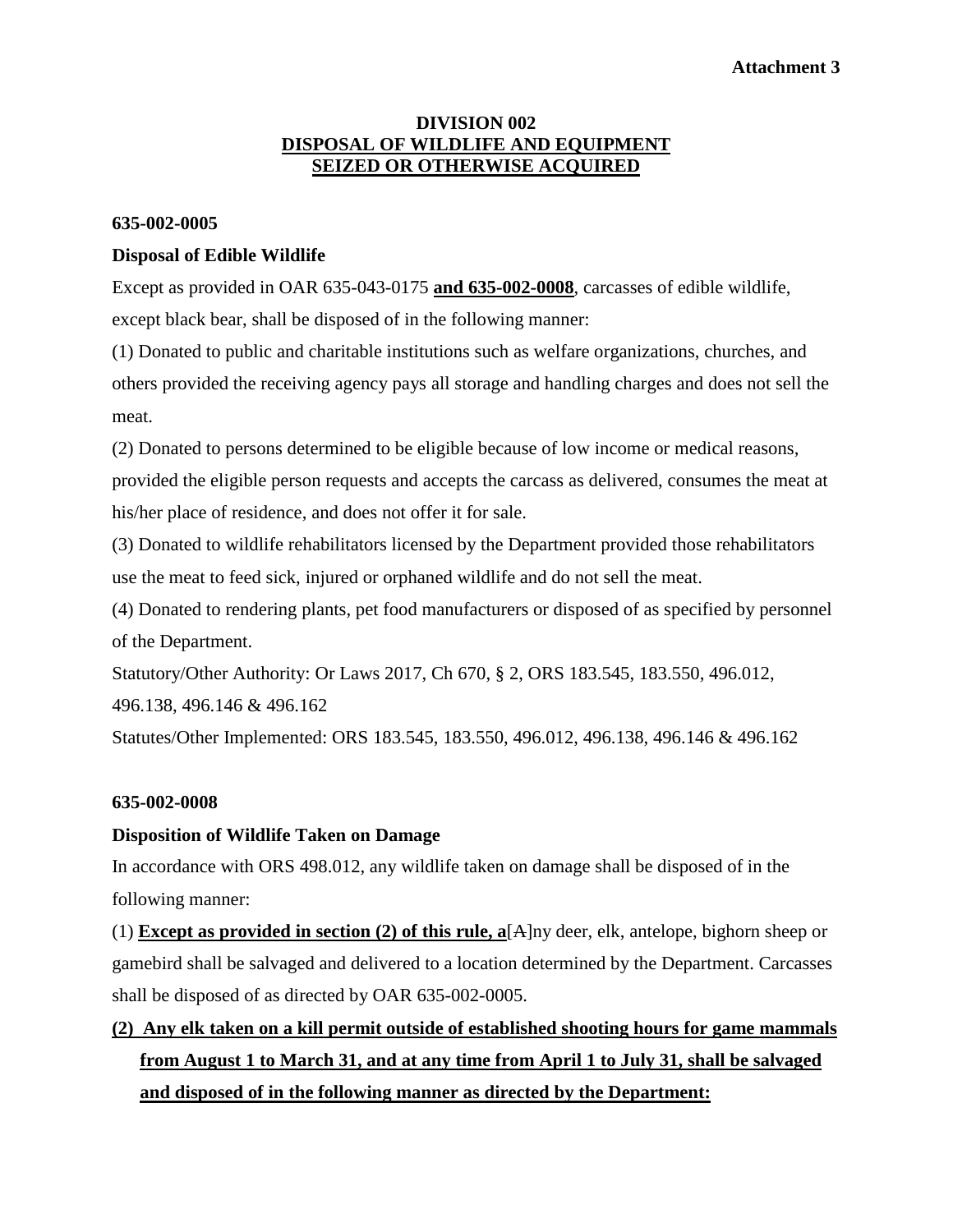- **a. Donated to public and charitable institutions such as welfare organizations, churches, and others provided the receiving institution pays all storage and handling charges and does not sell the meat; or**
- **b. Donated to the landowner or landowner's designee(s) (including landowner agents) with the following provisions:**
- **A. If only one Kill Permit is issued, the carcass must be salvaged and disposed of as directed by (2) (a) above;**
- **B. If more than one Kill Permit is issued, the Department shall determine the distribution of the carcasses between public and charitable institutions, persons as outlined in OAR 635-002-0005 (2), and landowner or landowner's designee(s);**
- **C. The landowner or landowner's immediate family may receive only one elk of the total number of permits provided to the landowner in the 12-month period from August 1 to July 31;**
- **D. Any designee or designee's immediate family may receive only one elk in the 12-month period from August 1 to July 31;**
- **E. Name, date and address of physical residence for each recipient shall be documented with Department;**
- **F. The heads, including antlers, of all elk must be submitted to the Department unless otherwise specified by the local District Wildlife Biologist;**
- **G. No portion of any elk received pursuant to this rule may be sold, bartered, or exchanged; and**
- **H. When an elk taken on a kill permit or part thereof is transferred to the possession of another person, a written record shall accompany such transfer and include:**
- **i. A description of the elk part or portion transferred;**
- **ii. The name and physical residence address of the person who was the original recipient of the elk;**
- **iii. The kill permit number;**
- **iv. The date and time of transfer; and**
- **v. The written record shall remain with the elk or part so long as the same is preserved.**